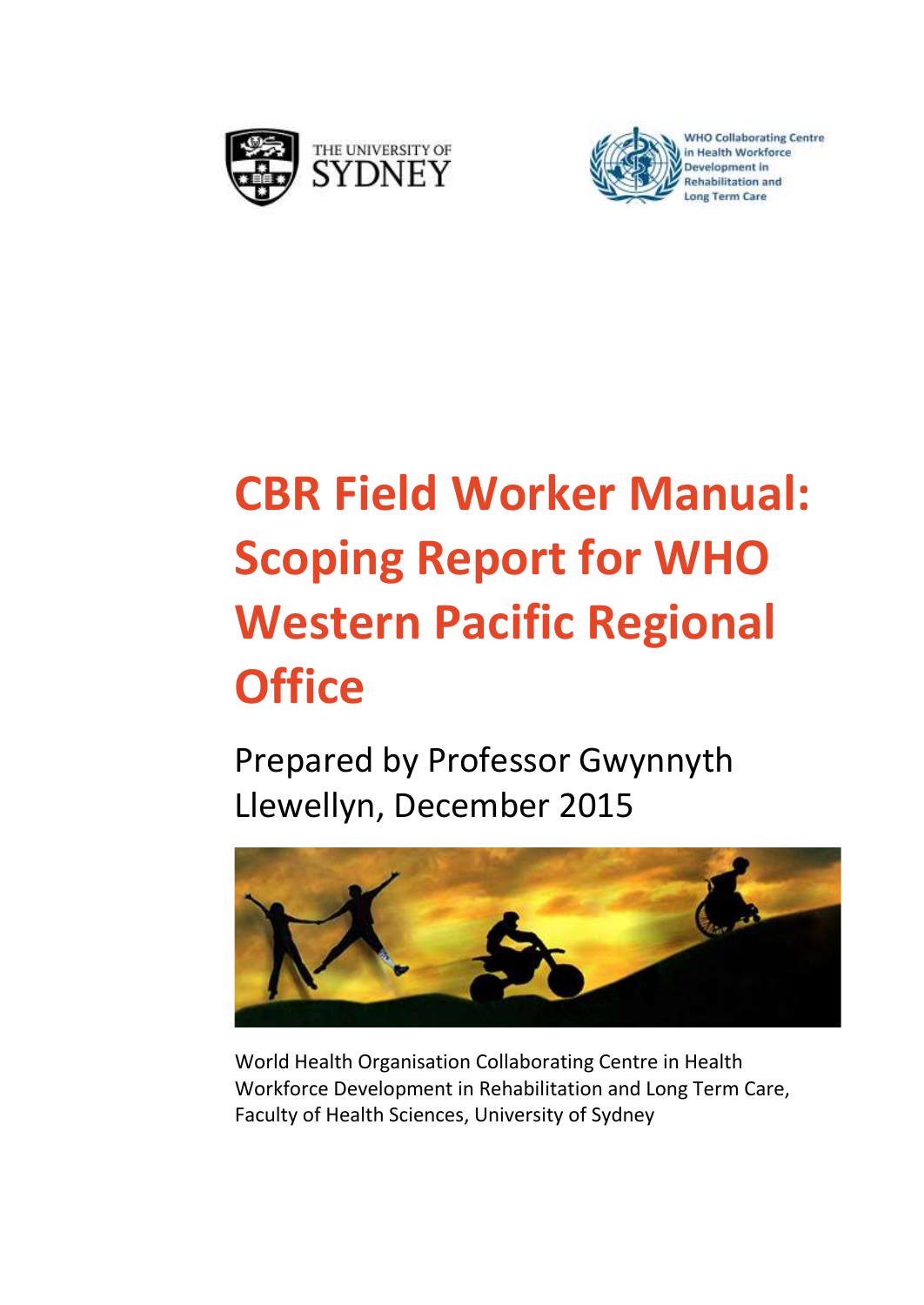### **Contents**

| Category 1 Resources on specific CBR 'topics' directed at community level personnel 4 |  |
|---------------------------------------------------------------------------------------|--|
|                                                                                       |  |
|                                                                                       |  |
|                                                                                       |  |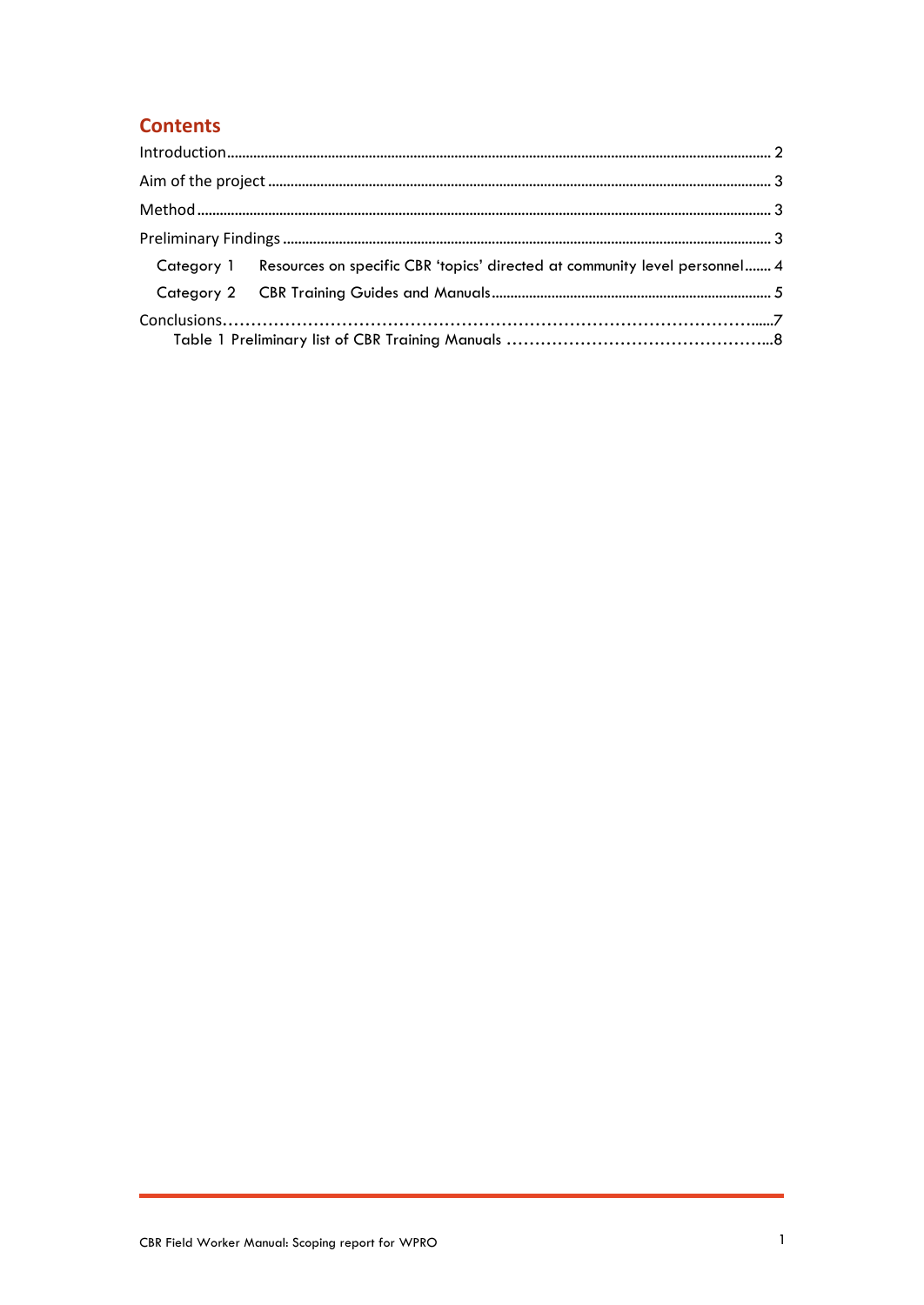## <span id="page-2-0"></span>**Introduction**

CBR was first introduced by the World Health Organisation in 1976. Over the thirty-year period since its introduction, CBR has developed across 90 countries in all regions of the world and has changed considerably. The Joint Position Paper issued by the ILO, UNESCO and WHO in 2004 defined CBR as "a general strategy within community development for the rehabilitation, poverty reduction, equalization of opportunities and social inclusion of all people with disabilities"<sup>1</sup>. This paper also confirmed CBR as a multi-sectoral approach which operates at community level to promote people with disabilities accessing services available to all other community members, and focuses on their social, community and economic inclusion. While rehabilitation techniques remain a component of CBR when required, CBR now addresses five key components of health, education, livelihood, social and empowerment reflecting the multi-sectoral approach of CBR. The multi-sectoral approach championed across the UN agencies and represented in the five components is articulated within the WHO 2010 publication *Community based rehabilitation CBR guidelines*<sup>2</sup> subtitled *Towards community-based inclusive development*. This 2010 publication familiarly known as the CBR Manual and Matrix provides guidance to a range of stakeholders on how to develop and strengthen CBR programs. On International Day of People with Disabilities, 3<sup>rd</sup> December 2015, WHO launched a *Community-based Rehabilitation Indicators Manual*<sup>3</sup> a welcome addition to the suite of documents on CBR.

CBR programs operate at the community level and require practical and accessible materials to guide CBR field personnel in their daily work with people with disabilities, their families and carers and the many stakeholders from government and non-government agencies with whom they regularly interact. Our experience in working with personnel in CBR programs, and in reviewing CBR training programs suggests that an additional document – a CBR Field Manual – would be warmly welcomed by CBR field workers. This is because although there are many highly specialised publications supporting the five components in CBR – health, education, livelihood, social and empowerment – these are generally of a technical or scientific nature and require specialist knowledge for translation into everyday practice. This specialist knowledge is not generally available at the community level. There is a need to 'translate' this specialised knowledge into guidance which is useful to CBR field workers at the community level. A CBR Field Worker Manual would also serve as a very useful resource in CBR Training Programs. A possible model for a CBR Field Worker Manual is the WHO Guidelines on the provision of Manual Wheelchairs in less resourced settings<sup>4</sup>.

 $<sup>1</sup>$  International Labour Organisation, United Nations Educational, Scientific and Cultural Organization,</sup> World Health Organization (2004). *CBR: A strategy for rehabilitation, equalization of opportunities, poverty reduction and social inclusion of people with disabilities*.

**<sup>(</sup>**[http://www.who.int/disabilities/publications/cbr/en/\)](http://www.who.int/disabilities/publications/cbr/en/) Accessed 14th September 2015 <sup>2</sup> WHO (2010). *Community-based rehabilitation: CBR Guidelines*.

[<sup>\(</sup>http://www.who.int/disabilities/cbr/guidelines/en/\)](http://www.who.int/disabilities/cbr/guidelines/en/) Accessed 14<sup>th</sup> September 2015.

<sup>3</sup> WHO (2015). *Capturing the difference we make. Community-based rehabilitation indicators manual*. Geneva: WHO.

<sup>4</sup> WHO (2008). WHO *Guidelines on the provision of Manual Wheelchairs in less resourced settings.*  Geneva: WHO.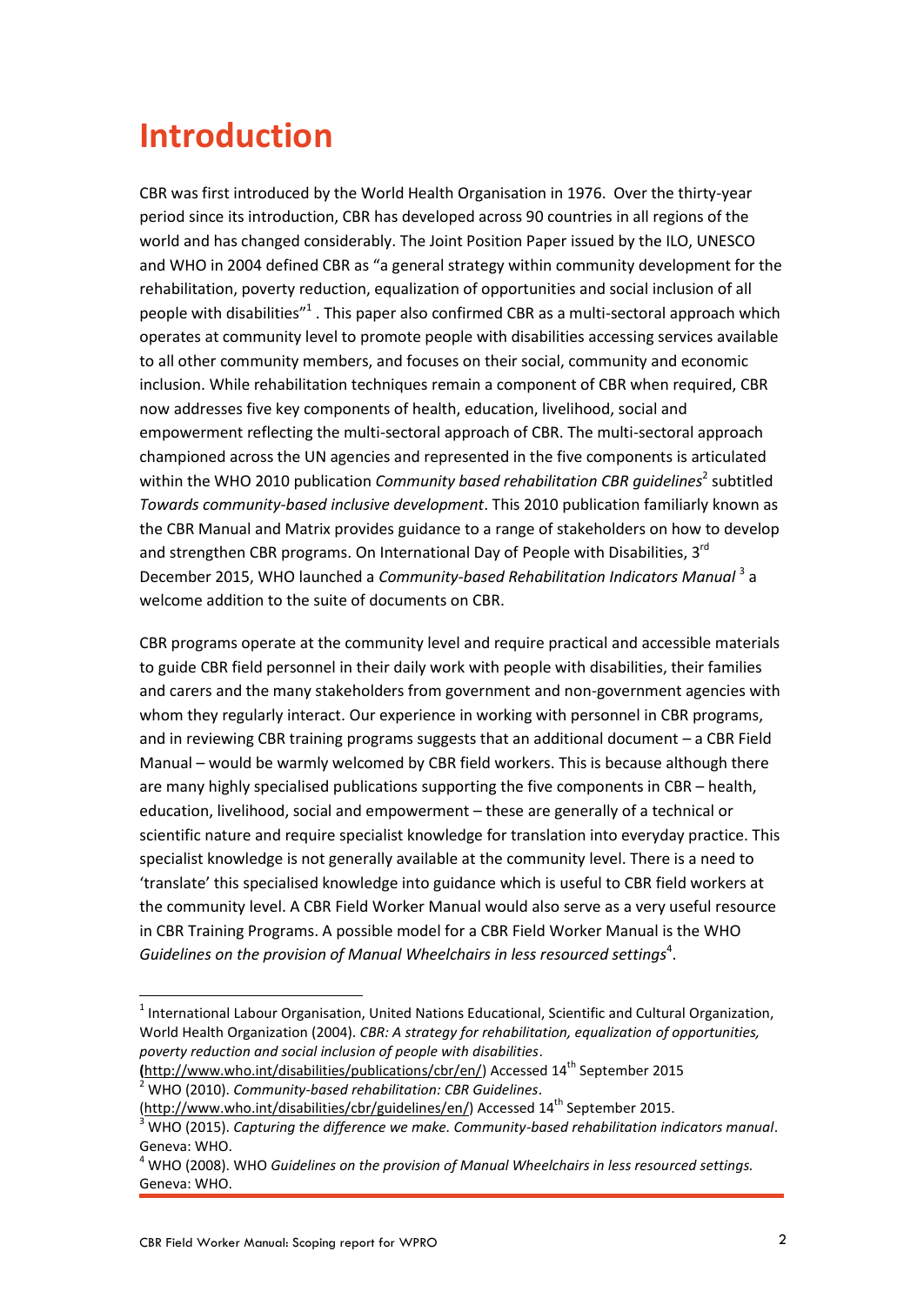## <span id="page-3-0"></span>**Aim of the project**

The aims of the project were to investigate:

(i) the feasibility of a CBR Field Worker Manual;

- (ii) the conceptual framework;
- (iii) the essential and desirable content; and
- <span id="page-3-1"></span>(iv) the practical utility of various formats including text, on-line, and DVD.

## **Method**

#### **Scoping Report: Initial Desk review**

An initial desk review was undertaken to determine potentially relevant CBR Field Worker manuals or other materials and their availability and accessibility.

In the first stage the focus was directed to resources for CBR fieldworkers that are easily available online. Two processes were undertaken as follows:

(i) Google searches using the terms 'community-based rehabilitation and fieldworker and manual' 'community-based rehabilitation and resources' community-based rehabilitation and skills and manual'

(ii) Hand searching the following websites:

- Handicap International and CBM International (INGOs specialising in disability and development)
- AIFO and Enablement (identified in previous projects as organisations providing CBR training that aligns with WHO CBR Guidelines (2010)
- Australian Disability and Development Consortium (ADDC)
- International Disability and Development Consortium (IDDC)
- AskSource

### <span id="page-3-2"></span>**Preliminary Findings**

Two categories of manuals and resources were identified through this scoping process. The first are manuals and publications aimed at community level personnel. This group of people is variously described as CBR fieldworkers, community health workers, community leaders or development workers, and people with disabilities and their families or carers. These publications typically focus on specific topics concerning the five components (and their components) in the Matrix which forms the foundation of the WHO CBR Guidelines (2010).

The second category contains manuals and guides specifically designed for training personnel in CBR. The materials in this category include training on the skills and knowledge for delivering CBR.

The findings in each category are presented separately below.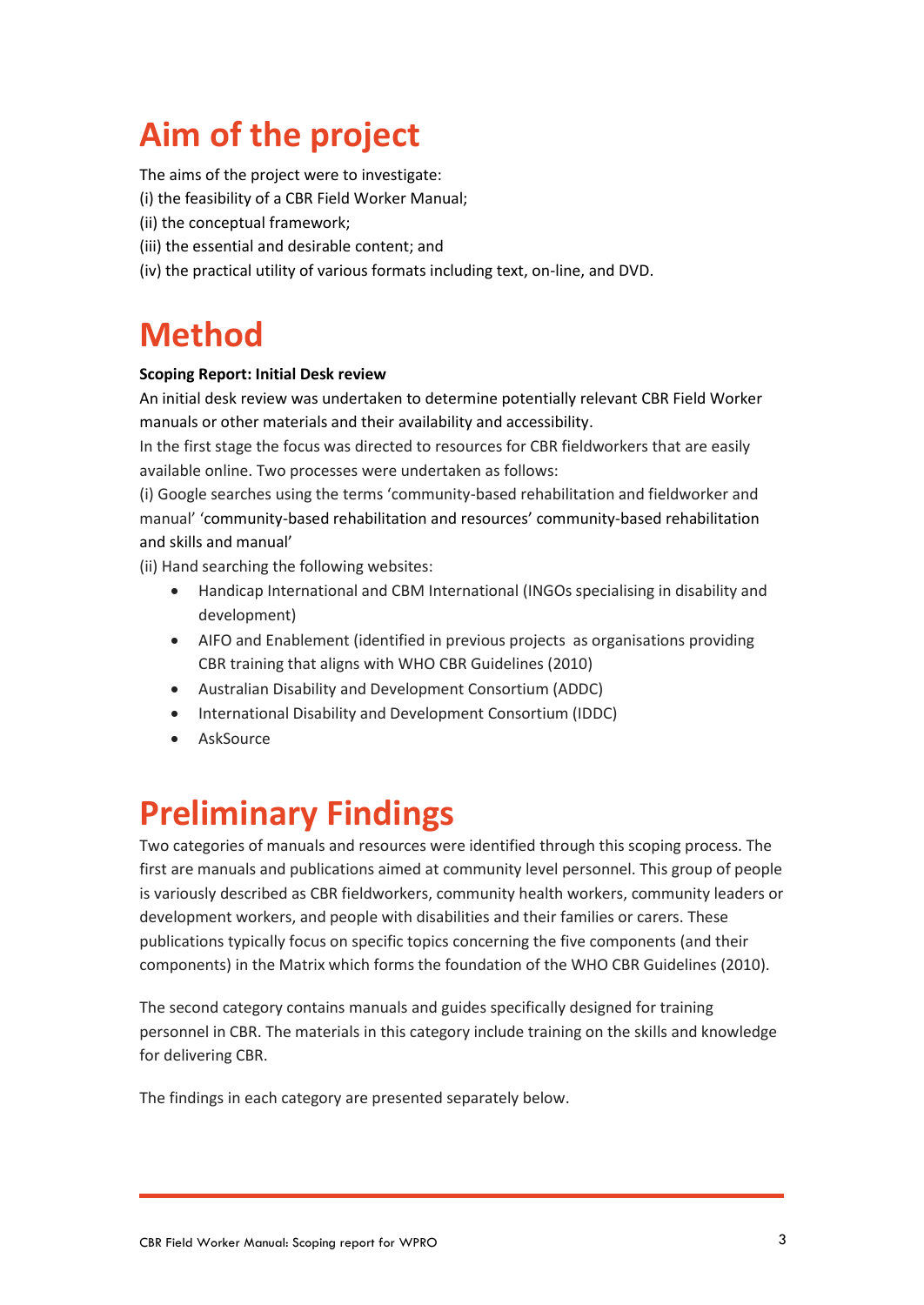### <span id="page-4-0"></span>Category 1 Resources on specific CBR 'topics' directed at community level personnel

The resources in this category can be divided into two groups according to their date of publication. That is, prior to the UN Convention on the Rights of Persons with Disabilities (2006) and the release of the WHO CBR Guidelines in 2010. The earlier publications typically incorporate a health rehabilitation focus in line with prevailing CBR approaches prior to around 2006-2007. After the release of the WHO CBR Guidelines (2010), CBR resources primarily utilise that document for their conceptual framework although the approach taken, addressing one or more components and level of detail, varies across the resources located.

The most readily available CBR resources are those published by large international organisations and frequently over a number of decades. Examples include resources published by Handicap International, the Hesperian Foundation, WHO, and the Institute of Cerebral Palsy India. In the same way that CBR programs develop in response to local needs, the information available which drives program development and later the production of materials to support CBR programs also reflects this localised, contextualised pattern of program development. Organisations have developed resources to meet identified local needs and knowledge gaps. A preliminary finding is that there does not appear to be a strategic approach to producing CBR Field Worker topic focused materials that could be relevant across a variety of settings, and national and regional contexts. To do so may be a useful endeavour. However further investigation is needed to determine whether a broader global approach can be taken. Alternatively, a regional approach may be more useful, for example where countries in regions share many commonalities, for example, in the Pacific. Whether there is a need to 'localise' context to each community level also needs investigation. Although this has been the pattern in the past it may be possible to produce a CBR Field Worker Manual which is appropriate at a regional level.

A second finding from the desk review to date in relation to community level CBR resources is the use of the AskSource website. This website - **<http://www.asksource.info/>** - is an erepository, an 'international online resource centre on disability'. The repository is organised by topic and by organisation so that searching can be done in both these categories. Within these broad categories the repository is also searchable according to topics that align with the components of the CBR Matrix. These are health and functional rehabilitation, education, livelihoods, social inclusion, humanitarian, and cross cutting issues.

There is a large collection of community level resources on CBR held in this repository. The repository is continually being expanded as individuals and organisations upload resources from their organisations or particular projects. For example, a recently added category is disability inclusive disaster risk management. There are also two specific key topic areas with regard to CBR. These are found in the themed lists of key topic areas. These are CBR introductory resources and experiences **[http://www.asksource.info/topics/cross-cutting](http://www.asksource.info/topics/cross-cutting-issues/cbr-introductory-resources-and-experiences)[issues/cbr-introductory-resources-and-experiences](http://www.asksource.info/topics/cross-cutting-issues/cbr-introductory-resources-and-experiences)** and CBR Training Manuals and Tools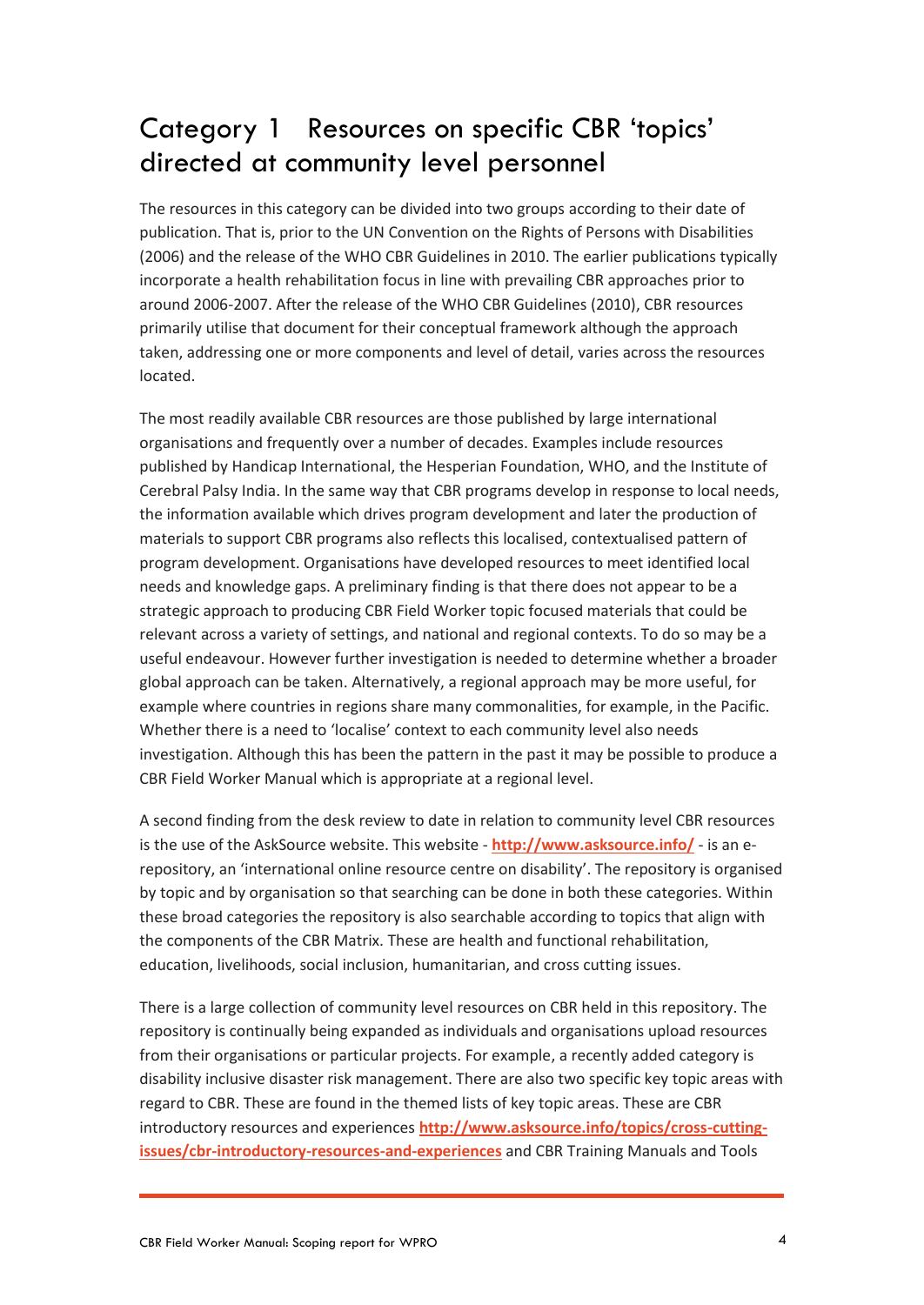#### **<http://www.asksource.info/topics/cross-cutting-issues/cbr-training-manuals-and-tools>**

Compiling a list of the resources held in this repository that are relevant to a CBR Field Worker Manual is beyond the scope of this stage of the project. Our estimate is that these would number over 100 publications. These would need to be analysed for target audience, topic area, comprehensiveness, and ease of accessibility and availability. The findings from this action will be reported later.

The themes key lists make the AskSource website a systematic and efficient source for CBR trainers and practitioners to locate resources for training and delivering CBR at the community level. Information about all publications listed on the website can be downloaded directly from the repository. Some publications are available directly from the AskSource website; others via a link provided to the publisher website, where the publications can then be requested or purchased.

### <span id="page-5-0"></span>Category 2 CBR Training Guides and Manuals

The second category of publications located was manuals or materials for training in CBR. These resources are included in this report as they offer, within easily accessible publications, an overview of the breadth and depth of knowledge required for delivering CBR at the community level. Table 1 summarises 5 specific CBR Training Guides and Manuals that were located in the review. In the table there is information on the title, publisher, year of publication and availability. The table also includes columns with details on purpose of publication and target audiences; understanding of disability and alignment (or otherwise) with CRPD; brief description of content of manual and the format, and components of CBR Matrix covered by the manual (if applicable). A quick glance at the table demonstrates the difference in approach, content, and philosophical foundation of CBR materials developed pre (Section 2 of the table) and post (Section 1 of the table) the instigation of CRPD. Simply stated, the pre-CRPD materials focus on working with the individual with disability with much less attention given to inclusion, participation and empowerment at the community level which is now understood as integral to the CBR strategy. Of note, the WHO CBR Guidelines is subtitled *Towards inclusive community development*.

The first two publications in Section 1 of the table are freely available and have been developed since the 2010 WHO CBR Guidelines. These are now briefly described. The first comes from Light for the World and is available at **[http://www.light-for-the](http://www.light-for-the-world.org/resources/)[world.org/resources/](http://www.light-for-the-world.org/resources/)** This *CBR Training Manual* was developed to specifically build knowledge and skills in the areas of the CBR Matrix. This was driven by the Light for the World (publisher of the manual) to supplement existing well renowned resources from the Hesperian Foundation which did not cover all of the information contained within the WHO CBR Guidelines. The *CBR Training Manual* includes 13 modules with detailed outlines for training sessions. Each module has specific learning objectives, group learning activities and discussion questions. In keeping with the stated purpose, the manual does not include any modules that cover the health component of the CBR Matrix. The module topics cover the 4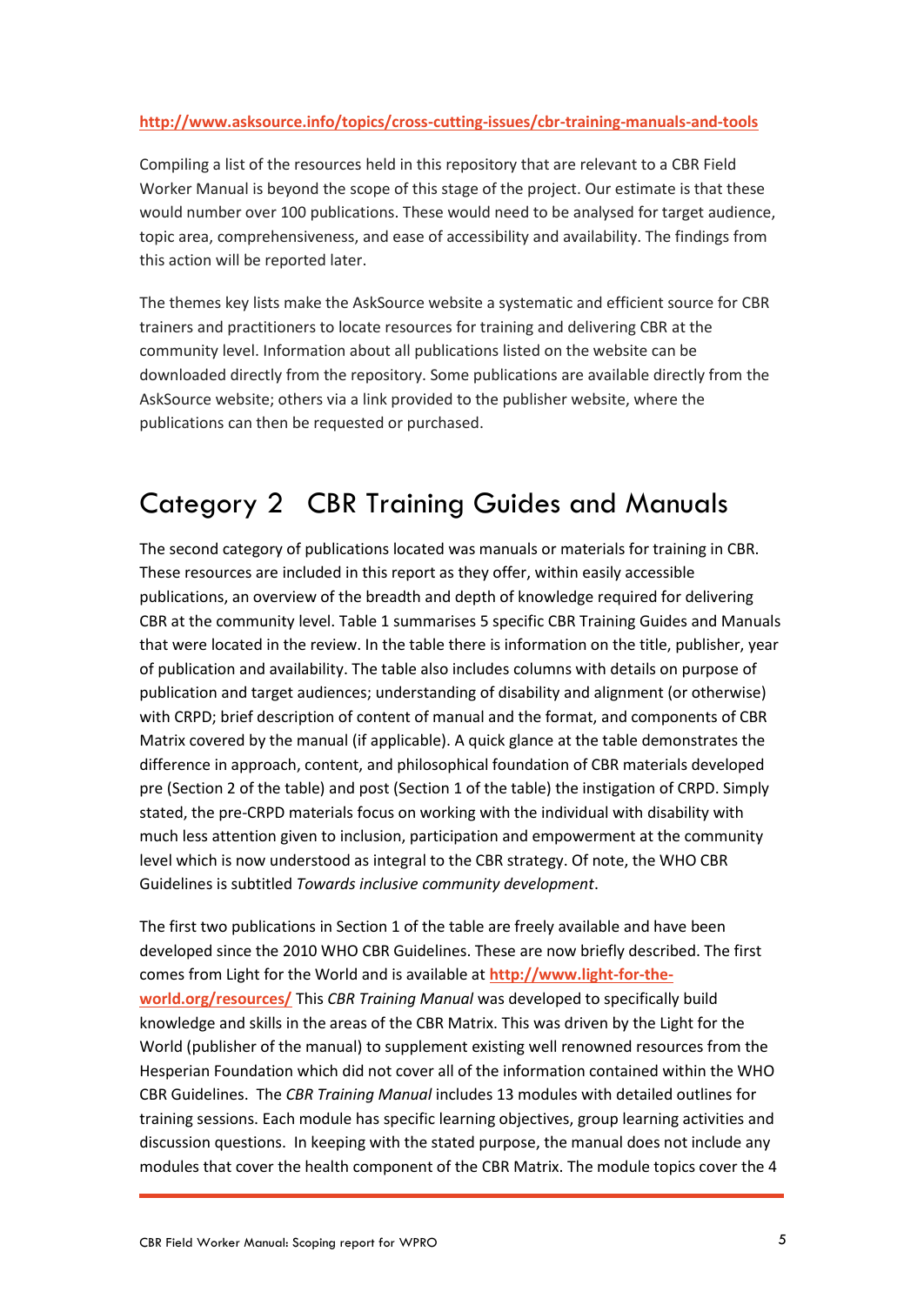other components of the CBR matrix (education, livelihood, social and empowerment) as well as topics for developing an understanding of a rights based approach to disability inclusive development.

The second manual that we describe here comes from Volunteer Organization for International Cooperation (OVCI) in partnership with the Usratuna Association for Children Disabilities in Sudan. This manual is titled *Empowering Communities through Knowledge Transfer: Training Guide for Community Based Rehabilitation*. It was developed in 2014 to address an identified need for a resource to build local knowledge in communities in Africa and specifically Sudan about CBR. The guide consists of 8 units which include a training schedule, training objectives, training processes, and a section titled 'Empowering Knowledge'. The training processes listed are suggestions for how the content for the unit could be delivered to be appropriate for the context and audience. The 'Empowering Knowledge' section includes the key concepts or pieces of knowledge that are covered in that unit. This section functions as a glossary of key terms framed within a rights based understanding of disability for each unit. The unit topics cover all 5 components of the WHO CBR Matrix.

## **Conclusion**

This scoping review has identified two categories of CBR related materials relevant to the potential creation of a CBR Field Worker Manual. Further analysis of the identified resources is required. In addition, consultation with leading authorities on CBR will illuminate the feasibility of a CBR Field Worker Manual, the conceptual framework, essential and desirable content, and the practical utility of various formats including text, on-line, and DVD.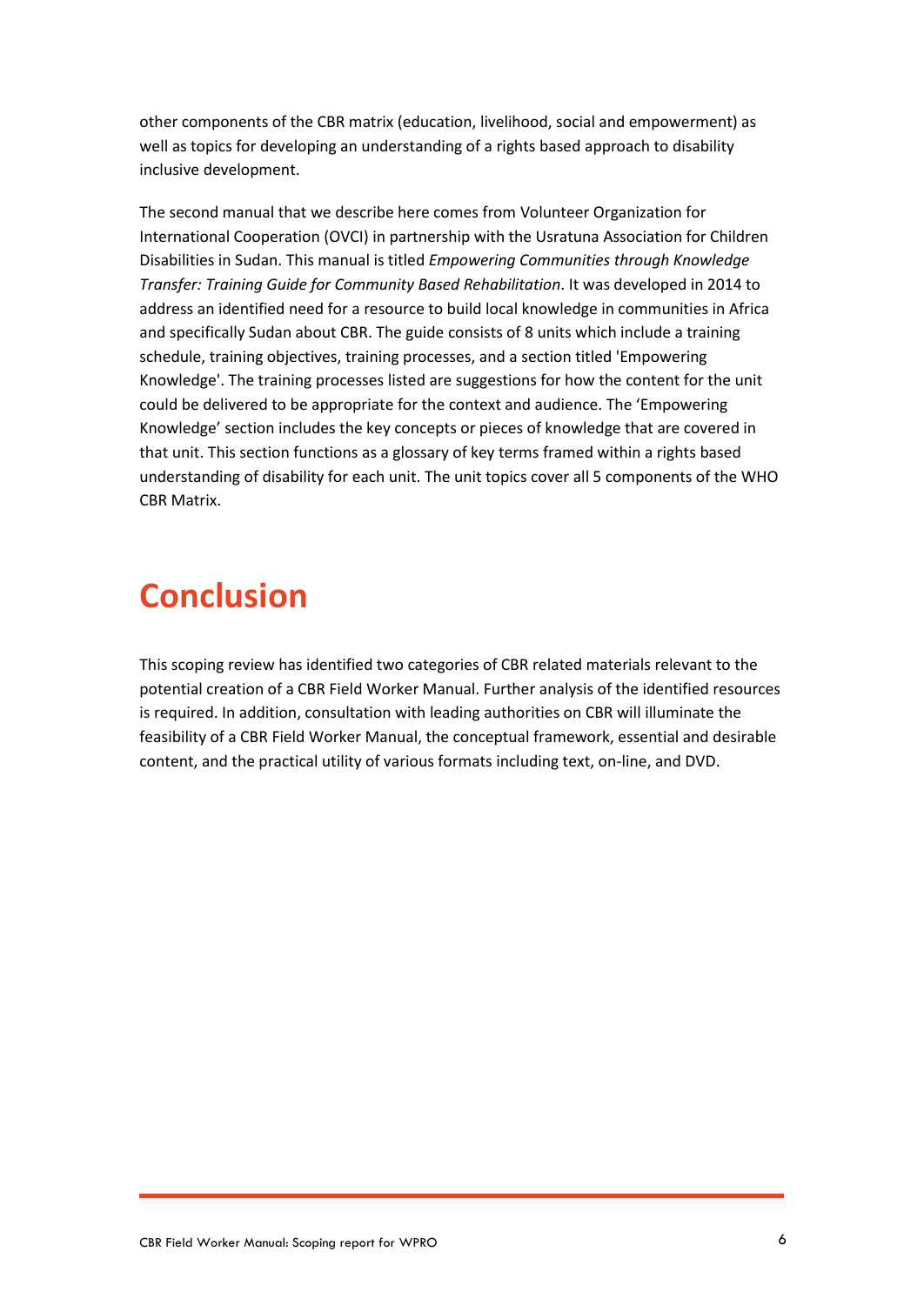<span id="page-7-0"></span>

| <b>Section 1 Post CRPD and WHO CBR Guidelines</b> |                                     |                                    |                                          |                               |
|---------------------------------------------------|-------------------------------------|------------------------------------|------------------------------------------|-------------------------------|
| <b>Title, Publisher and Year</b>                  | <b>Purpose of publication &amp;</b> | <b>Understanding of disability</b> | Outline / format / description of        | <b>Elements of CBR matrix</b> |
|                                                   | target audience                     | and alignment with CRPD            | manual                                   | covered by material           |
|                                                   |                                     | definition of disability           |                                          |                               |
| <b>CBR Training Manual, Light for</b>             | Build on existing basic skills      | "Global WHO definitions of         | 13 Modules. Each module includes         | Education                     |
| the World, 2010/2011 - no                         | in Hesperian Foundation             | disability" (p12). Specifically    | training session outlines with specific  | Livelihood                    |
| publication date on document                      | publications and WHO CBR            | the ICF (one of the modules is     | learning objectives, activities and      | Social                        |
| but it refers to the release of                   | manual to include the new           | dedicated to the ICF). The ICF     | discussion questions.                    | Empowerment                   |
| the CBR Guidelines and states                     | skills required by the WHO          | is consistent with CRPD.           | Module 1: ICF                            |                               |
| that the manual will be used in                   | <b>CBR Guidelines</b>               |                                    | Module 2: Networking Towards an          |                               |
| training from 2011                                | Each module states relevant         |                                    | <b>Inclusive Society</b>                 |                               |
| http://www.light-for-the-                         | audience. Includes CBR              |                                    | Module 3: Social Inclusion               |                               |
| world.org/resources/                              | Fieldworkers, CBR                   |                                    | Module 4: Culture and CBR                |                               |
|                                                   | Supervisors, Program                |                                    | Module 5: CBR Programme                  |                               |
|                                                   | Managers, and some                  |                                    | Sustainability                           |                               |
|                                                   | modules are appropriate for         |                                    | Module 6: Monitoring and Evaluation in   |                               |
|                                                   | DPOs and stakeholders               |                                    | <b>CBR</b>                               |                               |
|                                                   |                                     |                                    | Module 7: Awareness Raising              |                               |
|                                                   |                                     |                                    | Module 8: UNCRPD                         |                               |
|                                                   |                                     |                                    | Module 9: The Political Participation of |                               |
|                                                   |                                     |                                    | Persons with Disabilities                |                               |
|                                                   |                                     |                                    | Module 10: Child Protection for Children |                               |
|                                                   |                                     |                                    | with Disabilities                        |                               |
|                                                   |                                     |                                    | Module 11: Working with DPOs             |                               |
|                                                   |                                     |                                    | Module 12: Livelihoods for persons with  |                               |
|                                                   |                                     |                                    | disabilities                             |                               |
|                                                   |                                     |                                    | Module 13: Inclusive Education and CBR   |                               |
|                                                   |                                     |                                    |                                          |                               |

### **Table 1 Preliminary list of CBR Training Manuals**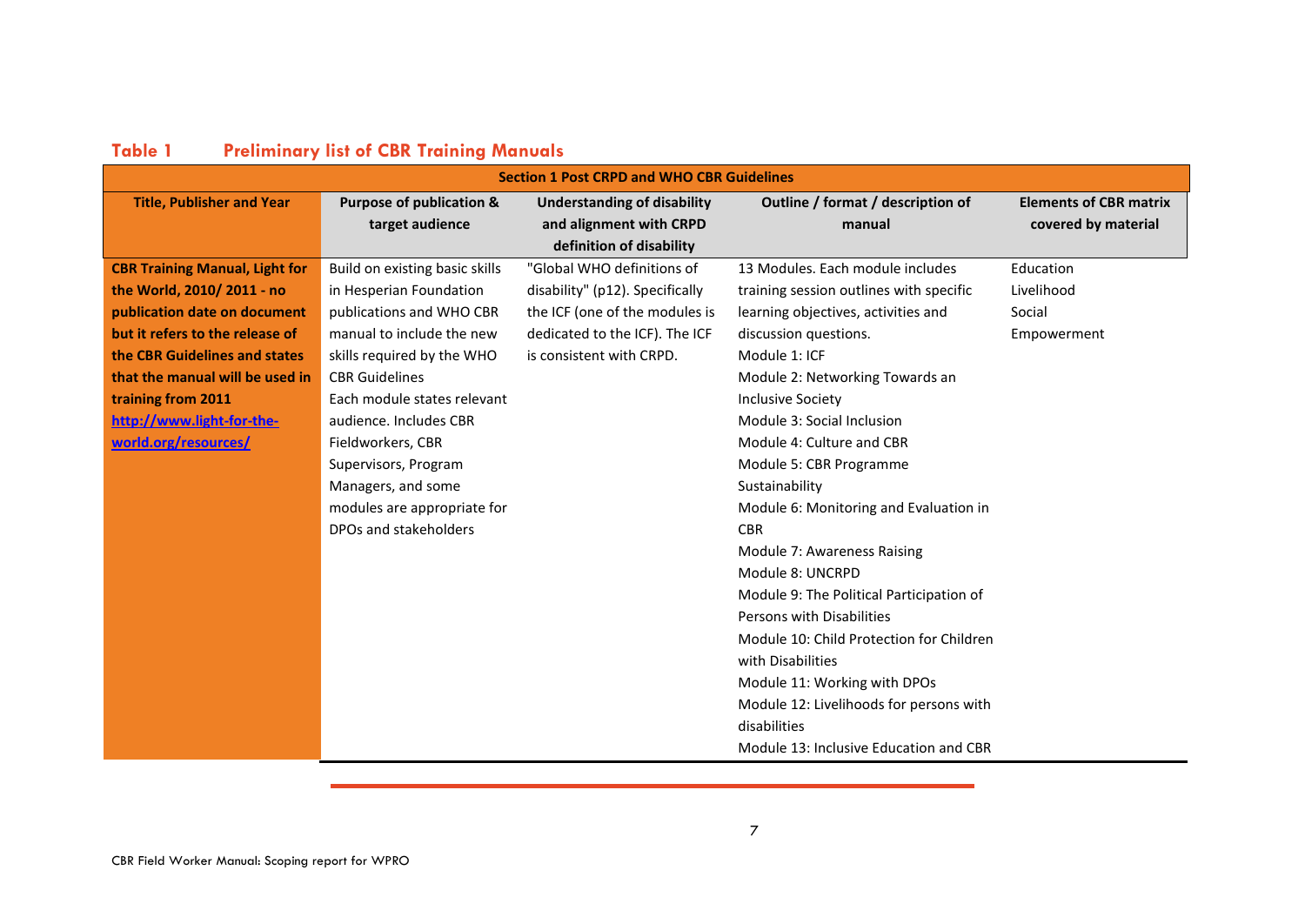**Empowering Communities through Knowledge Transfer: Training Guide for Community Based Rehabilitation, Usratuna Association for Children Disabilities (Sudan) and Volunteer Organization for International Cooperation (OVCI), 2014 [http://www.asksource.info/re](http://www.asksource.info/resources/empowering-communities-through-knowledge-transfer-training-guide-community-based) [sources/empowering-](http://www.asksource.info/resources/empowering-communities-through-knowledge-transfer-training-guide-community-based)**

**[communities-through](http://www.asksource.info/resources/empowering-communities-through-knowledge-transfer-training-guide-community-based)[knowledge-transfer-training](http://www.asksource.info/resources/empowering-communities-through-knowledge-transfer-training-guide-community-based)[guide-community-based](http://www.asksource.info/resources/empowering-communities-through-knowledge-transfer-training-guide-community-based)**

Serve as a resource and guide for our communities to train and empower their local individuals on the concepts and techniques of CBR. A source of basic CBR knowledge as well as training guidance.

Disability is the impairment, activity limitation or participatory restriction experienced by individuals or groups of people as a consequence of systemic barriers, negative attitudes or social exclusion resulting from society's failure to accept disability as a valid social difference. This is consistent with CRPD understanding where disability arises from barriers to participation.

8 units. Each unit includes a training schedule, training objectives, training processes (essentially suggestions for how content could be delivered) and a section titled 'Empowering Knowledge' which includes the key pieces concepts for that unit. Functions as a glossary of key terms for each unit. Unit 1: CBR: Concepts and Practical **Strategies** Unit 2: CBR and Social Change Unit 3: CBR and Education Unit 4: CBR and Health Unit 5: CBR and Livelihood Unit 6: CBR and Empowerment Unit 7: CBR and Management Strategies Unit 8: Training of Trainers Guide

Health Education Livelihood Social Empowerment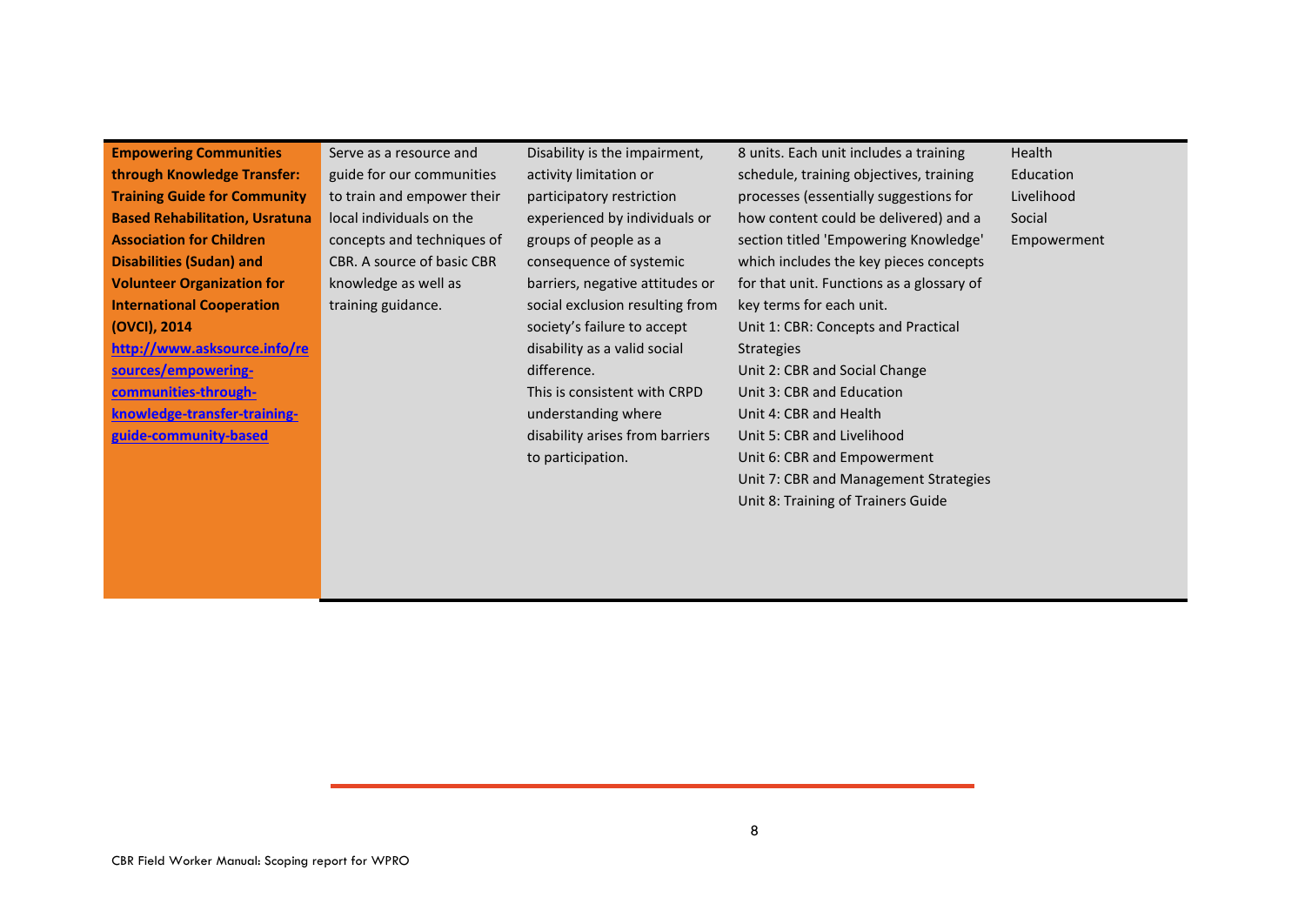| The Dream of Inclusion for All, | Training in CBR for              | Book is not freely available     | Real life stories from 20 of Enablement's | According to description |
|---------------------------------|----------------------------------|----------------------------------|-------------------------------------------|--------------------------|
| Enablement, 2013                | <b>Fieldworkers and Managers</b> | online. Enablement's position    | partners that have been modified in to    | on website all           |
| http://www.enablement.nl/in     |                                  | on their website that CBR and    | training materials. 27 chapters that      | components are included. |
| dex.php/80/The Dream of In      |                                  | DID are strategies to reach the  | follow the domains of the CBR             | Manual not viewed;       |
| clusion for All.html            |                                  | goal of societies where people   | Guidelines. Each narrative is followed by | requested purchase       |
|                                 |                                  | with disabilities participate    | assignments for adult education such as   |                          |
|                                 |                                  | fully and enabled to reach       | role plays, debate and questions.         |                          |
|                                 |                                  | their full potential. This focus |                                           |                          |
|                                 |                                  | on barriers to participation is  |                                           |                          |
|                                 |                                  | consistent with CRPD.            |                                           |                          |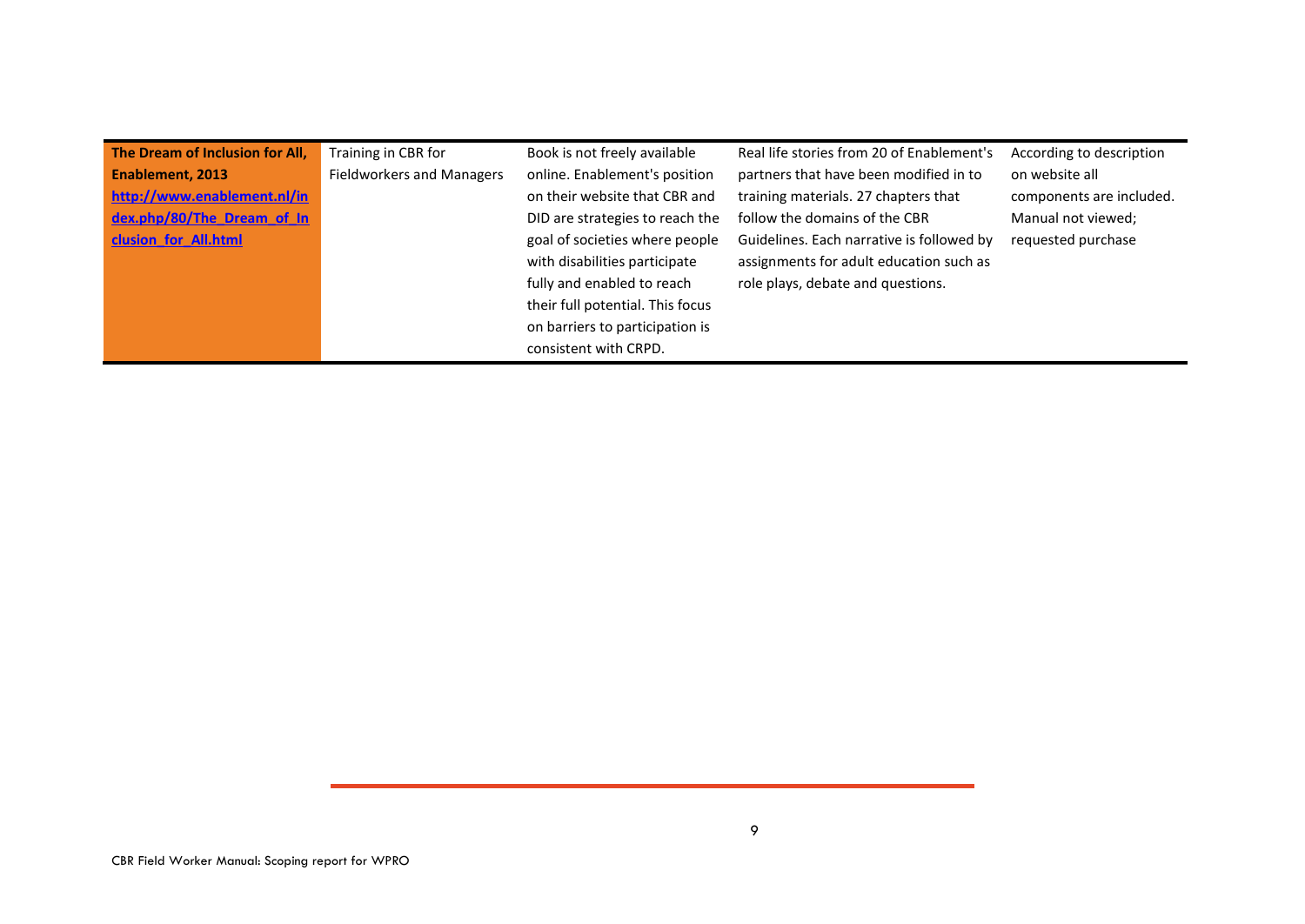| <b>Section 2: Pre CRPD and WHO CBR Guidelines</b> |                                             |                                                                                       |                                             |                                                      |
|---------------------------------------------------|---------------------------------------------|---------------------------------------------------------------------------------------|---------------------------------------------|------------------------------------------------------|
| <b>Title, Publisher and Year</b>                  | Purpose of publication &<br>target audience | Understanding of<br>disability and alignment<br>with CRPD definition of<br>disability | Outline / format / description of<br>manual | <b>Elements of CBR matrix</b><br>covered by material |
| <b>The HELP Guide for</b>                         | Training in basic knowledge of              | Handicap - 4 main                                                                     | 4 Chapters. Each chapter includes           | Health                                               |
| <b>Community Based</b>                            | conditions and rehabilitation               | categories of handicap:                                                               | sub-topics and a training session           | One session on welfare                               |
| <b>Rehabilitation Workers: A</b>                  | skills.                                     | People who have problems                                                              | outline for each topic. Training            | assistance - Livelihood (Social                      |
| <b>Training Manual, Global-HELP</b>               | Course was developed for                    | with                                                                                  | sessions based on question-answer           | Protection)                                          |
| <b>Publications (republished)</b>                 | Rehabilitation Workers in                   | - sight                                                                               | format.                                     |                                                      |
| 2006)                                             | South Africa. Manual intended               | - moving                                                                              | Chapter 1: Health in the Community          |                                                      |
| <b>Author Marian Loveday</b>                      | for trainers who already have               | - speech and hearing                                                                  | Chapter 2: Normal body functions            |                                                      |
| (Physiotherapist)- originally                     | basic medical knowledge                     | - thinking and behaviour.                                                             | Chapter 3: Conditions and                   |                                                      |
| published by SACLA Health                         |                                             | This is a medical                                                                     | treatment                                   |                                                      |
| <b>Project 1990</b>                               |                                             | understanding of disability                                                           | Chapter 4: Management of patients           |                                                      |
| http://global-                                    |                                             | and not consistent with                                                               |                                             |                                                      |
| <u>help.org/products/help guide</u>               |                                             | CRPD (manual pre-dates                                                                |                                             |                                                      |
| <u>for community based rehab</u>                  |                                             | CRPD)                                                                                 |                                             |                                                      |
| <b>ilitation workers a training</b>               |                                             |                                                                                       |                                             |                                                      |
| manual/                                           |                                             |                                                                                       |                                             |                                                      |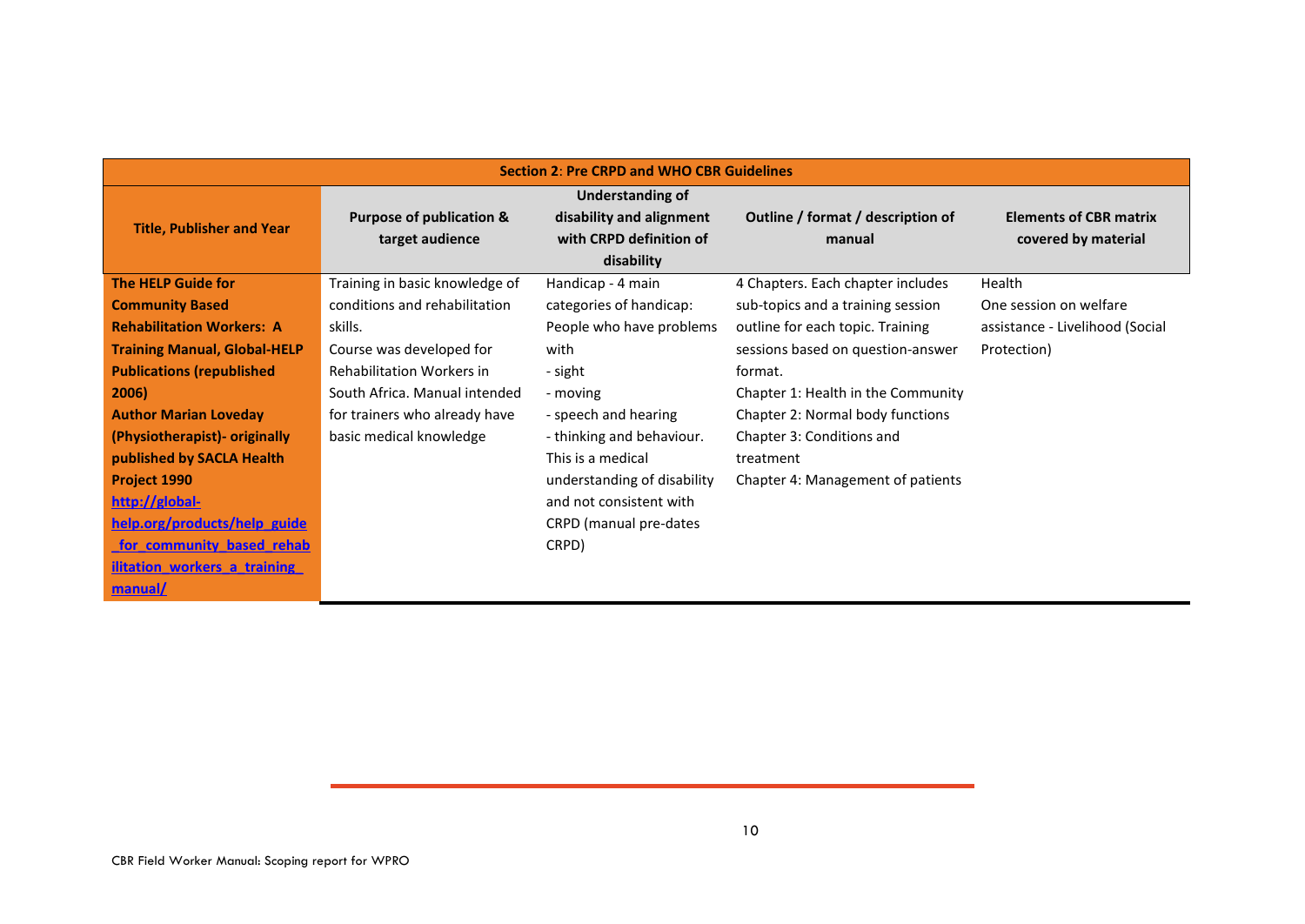| <b>Community-Based</b>           | Provide guidelines for               | Ignorance and inequality     | 13 Chapters that cover technical     | Health     |
|----------------------------------|--------------------------------------|------------------------------|--------------------------------------|------------|
| <b>Rehabilitation for Blind</b>  | designing and conducting             | are major barriers affecting | knowledge and practical examples     | Livelihood |
| <b>Persons, Comprehensive</b>    | intensive and well balanced          | a blind person's ability to  | for training people who are blind in |            |
| <b>Community Based</b>           | training course - combining          | perform all the skills       | activities of daily living and       |            |
| <b>Rehabilitation (CCBRT) in</b> | theory and practice.                 | required to be a respected   | livelihood skills.                   |            |
| Tanzania,                        | <b>Trainers of Community</b>         | member of the                |                                      |            |
| 1992                             | <b>Rehabilitation Workers in CBR</b> | community.                   |                                      |            |
| <b>Reprinted 2006</b>            | program for blind people.            | Some consistency with        |                                      |            |
| http://www.impactdevelopme       |                                      | CRPD as there is             |                                      |            |
| nt.be/downloads/Orientation      |                                      | acknowledgement of social    |                                      |            |
| and Mobility for the Blind       |                                      | barriers to participation.   |                                      |            |
| <b>Training Manual.pdf</b>       |                                      | However focus is on          |                                      |            |
|                                  |                                      | supporting changes in the    |                                      |            |
|                                  |                                      | individual (develop skills)  |                                      |            |
|                                  |                                      | and not on addressing        |                                      |            |
|                                  |                                      | barriers in the              |                                      |            |
|                                  |                                      | environment.                 |                                      |            |